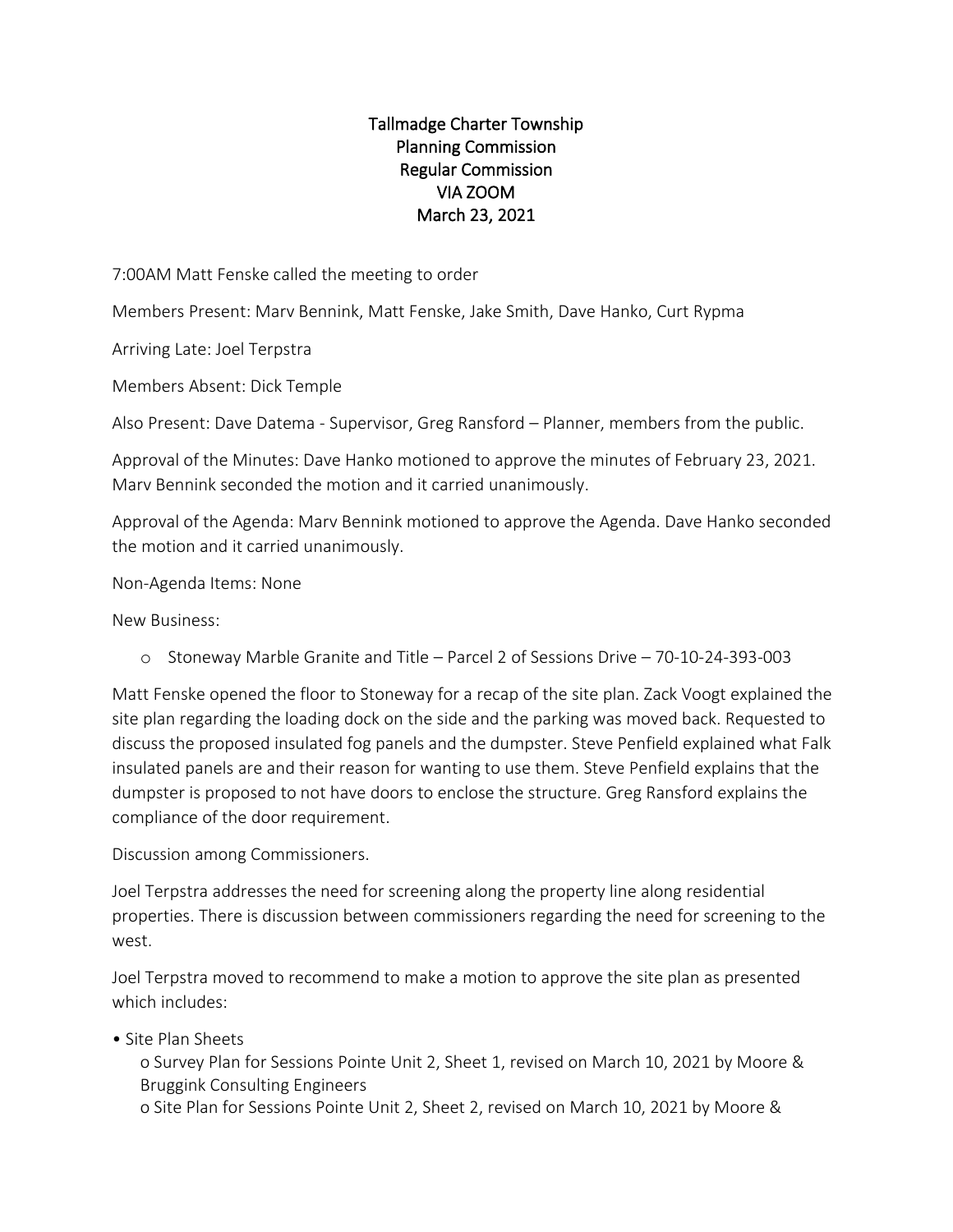Bruggink Consulting Engineers

o Utility Plan for Sessions Pointe Unit 2, Sheet 3, revised on March 10, 2021 by Moore & Bruggink Consulting Engineers

o Grading & SESC Plan for Sessions Pointe Unit 2, Sheet 4, revised on March 10, 2021 by Moore & Bruggink Consulting Engineers

o Landscape Plan for Sessions Pointe Unit 2, Sheet 5, revised on March 10, 2021 by Moore & Bruggink Consulting Engineers

o Sessions Pointe Unit 2 Photometrics Plan, dated December 28, 2020, provided by Highpoint Electric

o Stoneway Marble Building Floor Plans, Sheet A2.1, dated December 6, 2020, provided by Dixon Architecture

o Stoneway Marble Building Exterior Elevations, Sheet A4.1, revised on March 10 2021, by Dixon Architecture

o Stoneway Marble Building Ordinance Elevation Compliance, Sheet A4.2, revised on March 10, 2021 by Dixon Architecture

## • Supplemental Information

o Ottawa County Parcel Report dated February 28, 2021

o Site Plan Review Application, dated December 8, 2020

o Falk Panel Insulated Metal Panel Systems, seven (7) pages, undated

with the following conditions:

- The Dumpster be fully enclosed and screened with a gate.
- Applicant is to add ( 5 ) 8ft -10ft evergreen trees with ball and burlap at a distance of 15ft apart installed at the elevation line of 703 sited on sheet 5 of 5 showing the elevations.
- The language that is being recommended by the Planning Commission and likely to be approved by the Board which gives us the ability to approve the garage doors not being on the rear part of the property be adopted and approved by the full Board of Trustees. Marv Bennink seconds the motion and it carried unanimously.

## o Lucas Concrete

Matt Fenske explains the plans are back in front of the Commission from a prior presentation in 2019. A warehouse and office to be constructed on Steele St. and  $3^{rd}$  Avenue, parcel # 70-10-24-485-102 and 70-10-24-485-001. The warehouse and office space is approx. 12,000sq ft. Applicant is not present.

This review is the result of the 58<sup>th</sup> District court cleanup and reapproval of the document and site plan from 2019.

Greg Ransford explains original application was approved in 2019 and valid for 535 days. In the meantime, the applicant has used the property as a staging ground and for storage use with lots of activity however has not applied for the intended building permit, since that time there have been numerous complaints about storage and the use of the property. The township had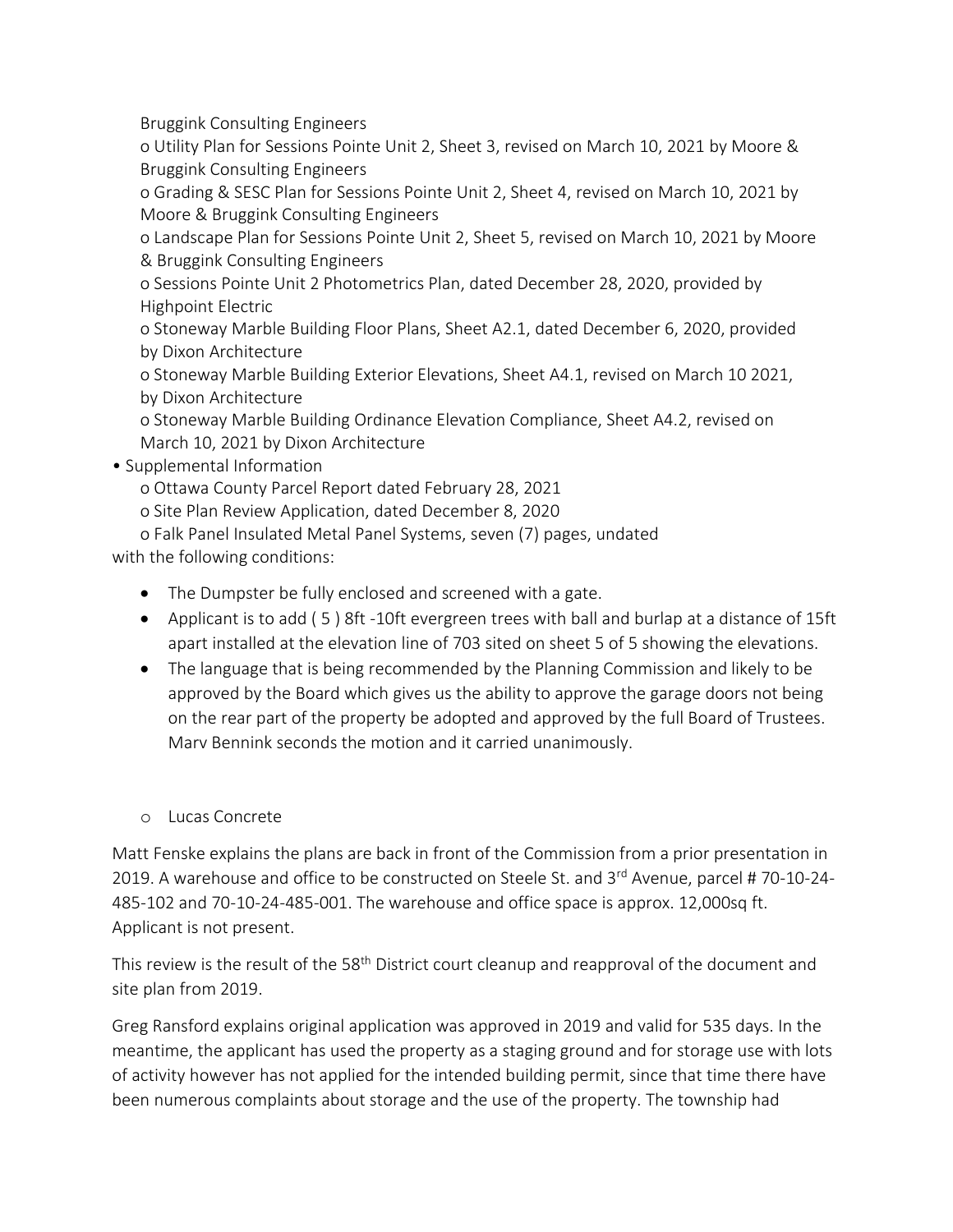informed the applicant the need to get their permit and proceed with the plans or clean up the property and the applicant has not, bringing the matter to the 58<sup>th</sup> District court. The District court issued the ruling for the applicant to re-apply, get the approval from the Commission and have the building permit issued by March 30<sup>th</sup>, 2021. The presentation of the site plans remains identical to the prior presentation of 2019.

Discussion about the length of time apply/permit the start of construction.

Discussion among Commissioners regarding how to handle the procedures.

Curt Rypma moves to follow the same motion that was stated in 2019. Jake Smith supported the motion. Marv Bennink clarified that the motion includes that the conditions are included in the motion.

Matt Fenske, Marv Bennink, Curt Rypma, Dave Hanko, Jake Smith all voted in favor.

Joel Terpstra opposed.

o Zemaitis Concrete

Dave Hanko is recused due to conflict of interest.

Kraig Zemaitis gives a summary of the proposed project. Explained the old building will be a storage facility. The new building will be used to station trucks. He stated the proper window/glass size is also in the plans, however accidentally omitted from the printed plans. He will add windows to the east and south elevations.

Discussion of the conditions:

- o Overhead door use
- o Sidewalk Pathway construction or payment into the fund
- o Glass/Window on the South and East facades

Joel Terpstra moved to Motion to approve the site plan as presented which includes:

• Site Plan Sheets

o Zemaitis Cement Finishing Site Plan, Sheet C2, revised on March 9, 2021 by Feenstra & Associates Inc.

o Zemaitis Concrete Finishing Landscape Design, revised on December 17, 2020 by Feenstra & Associates, Inc.

• Supplemental Information

o Zemaitis Concrete New Building Elevation, Sheet A1, revised on March 8, 2021 by Richard Postema Associates

o Zemaitis Concrete New Building Elevation, Sheet A2, revised on March 8, 2021 by Richard Postema Associates

o Zemaitis Concrete Preliminary Floor Plan, Sheet A3, revised on March 8, 2021 by Richard Postema Associates